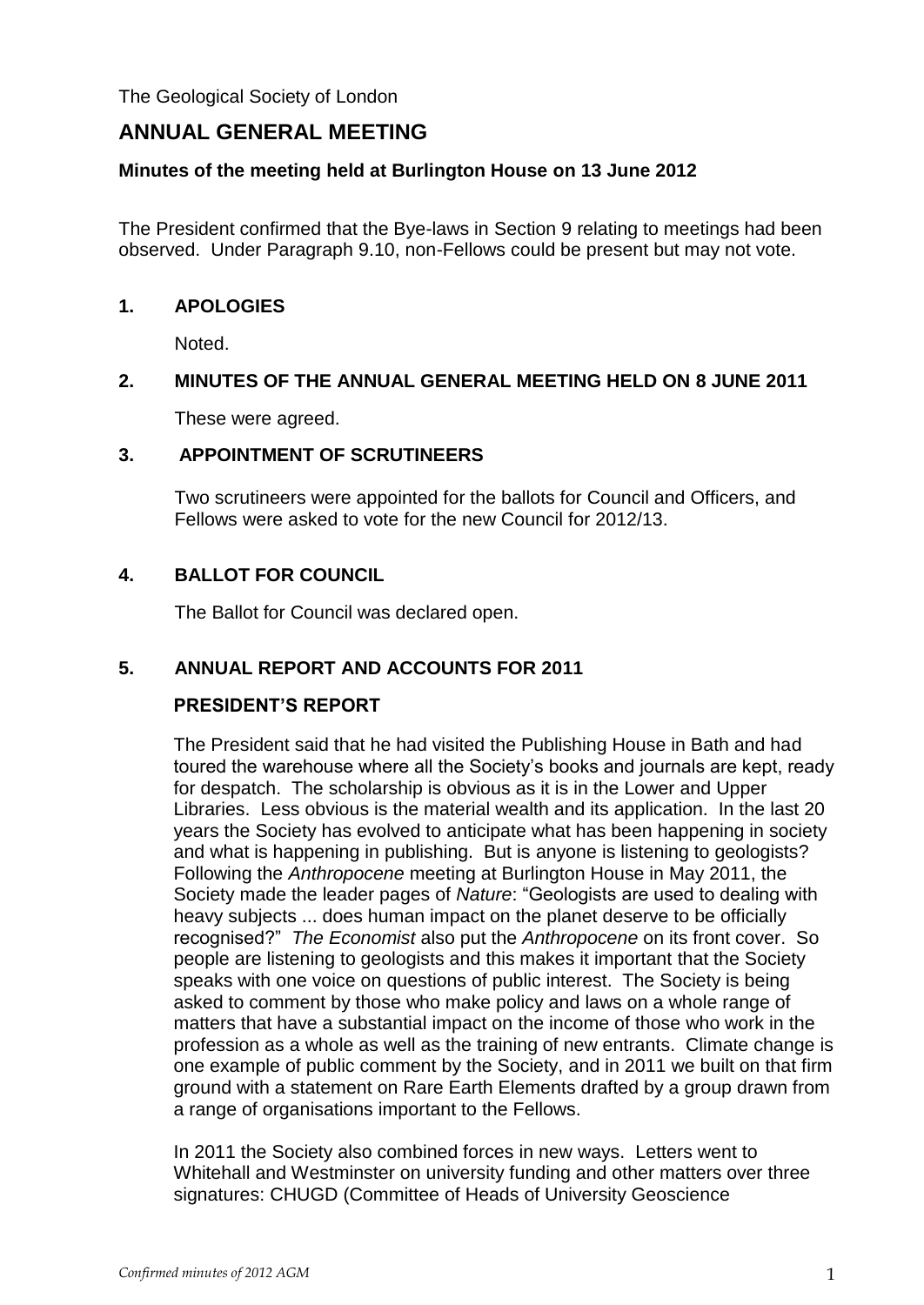Departments), BGS (British Geological Survey) and the Society's, united in promoting a common message.

There is an increasingly effective unified voice from our community and in this the Society is greatly assisted by many Fellows. But if we are asked to comment on something about which we don't know enough then we keep quiet and it appears that this modesty in the face of questions that we cannot answer is beginning to gain real purchase for our public statements. This only works if the Fellowship joins in and amongst the 10k or so Fellows there is a wide range of depth and expertise and these are drawn on. These statements are polished by the staff at Burlington House and the Executive Secretary and his staff must be thanked for this. The President also thanked the Fellowship and those on Council for the robust discussion in trying to develop these new approaches. Elsewhere staff are working with schools, Regional and Specialist groups, conferences and lectures, organising the first-ever Poetry Day, and the President said that although it may be routine to thank the staff, routine would not do in this case. There is a rare energy and spirit about the staff and the President sent his heartfelt thanks and his very best wishes to David Shilston, Council, the Fellowship and staff for the vivid times that lie ahead.

#### **SECRETARIES' REPORTS**

#### *External Relations*

Professor Alan Lord, Secretary Foreign & External Affairs, reported on the following topics:

**Science-led communications strategy**. The Society continued to react to consultation requests and submissions included shale gas (on which the Society also gave oral evidence) and the Higher Education Commission on Postgraduate Education. Initiatives by the Society included a briefing note on Rare Earth Elements and Paul Henderson was thanked for chairing the expert group. In both cases the Society was scrupulous in giving opinion only where we have the expertise, pointing out areas where geosciences is relevant but overlooked and offering further assistance. There have been events for the public, policy-makers, media and others, for example a public briefing meeting on 18 June 2012 on shale gas designed for non-geologists to introduce them to the key issues from a geological aspect. The Development & Fundraising Committee has been liaising with business leaders and a City of London Geoscience Forum has been created to provide a means of communicating relevant areas of our discipline to the business community.

**Collaborations.** The Society worked closely with CHUGD, BGS and PESGB (Petroleum Society of Great Britain), among others, on various statements and consultations. A co-ordinated approach with appropriate partners is far more effective than a number of individual responses/submissions and while this involves time-consuming liaison it makes the final document stronger.

**UNESCO - IUGS - IGCP.** The Society is using its influence in IUGS (International Union of Geological Sciences) to encourage effective management and will be making representations in respect of the forthcoming  $IUGS$  Committee elections taking place at the  $34<sup>th</sup> IGC$  (International Geological Congress) in Brisbane in August 2012. There was a strong UK presence at the IGCP (International Geoscience Programme) 40<sup>th</sup> anniversary conference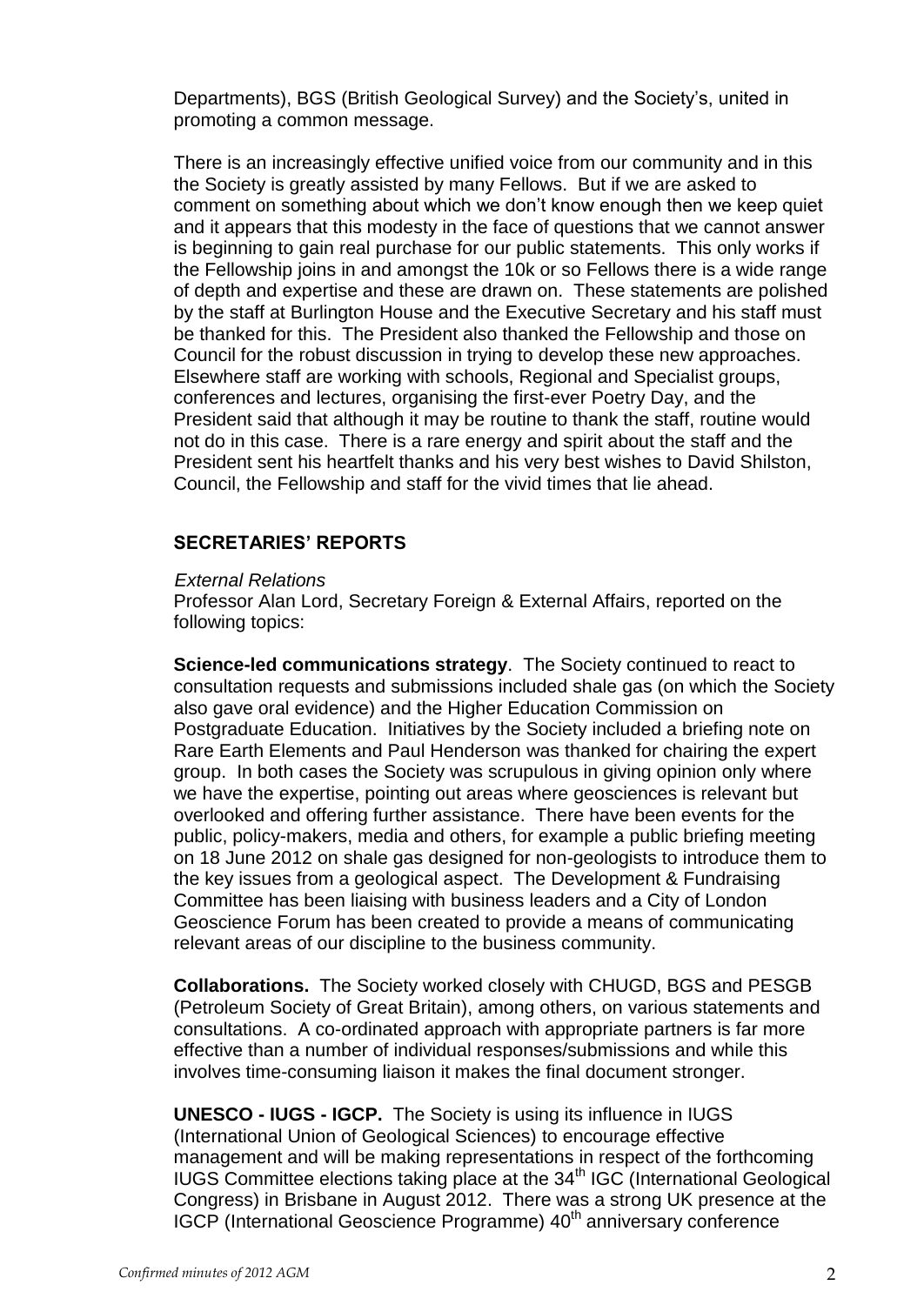where Professor Iain Stewart gave an address. Professor Lord was pleased to report that Professor Edward Derbyshire, former Secretary, Foreign & External Affairs, will be presented with the *James Harrison Outstanding Achievement*  Award during the 34<sup>th</sup> IGC. The Society, together with BGS, GSA (Geological Society of America) and AGI (American Geolosciences Institute) are promoting a 'global geosciences initiative' at the  $34<sup>th</sup>$  IGC which is designed to be a grassroots research challenge of global, or major, significance,

**Education and public outreach.** The Society, supported by BP, hosted a fiveday Geoscience Educational Academy designed to support science teachers who are not geoscientists.

Earth Science Week in October 2011 was organised to engage young people and the public in the theme "Our Ever Changing Earth". There was a schools poster competition (with PESGB) and the Society's first Poetry Day which was a great success.

Climate Week in March 2012 was a UK-wide event and activities included a schools poster competition to depict the Society's Climate Change Statement.

The Shell London Lectures continued to be a success with an afternoon and an evening lecture and live webcasts.

Professor Lord acknowledged the help of the staff, especially Nic Bilham, Sarah Day, Jo Mears and Judi Lakin. He also thanked Professor Allen, Science Secretary, for the close collaboration with the Science Committee.

#### *Science*

Professor Philip Allen, Secretary Science, said that the primary responsibility of the Science Committee was managing the Society's programme of scientific meetings and in this it took a proactive role in generating ideas for meetings. It continued to organise the Shell London Lectures and other popular lectures. It also organised leading edge science meetings in established and emerging fields and supported new and existing specialist groups by encouraging young and energetic scientists from diverse disciplines.

The first "Frontiers Meeting" was held in 2011. These meetings are designed particularly for early-career researchers and there is an opportunity for scientists with no previous experience of convening conferences to get involved. Registration is free. The first meeting *The Coupling of Tectonics and Surface Processes* was well received by over 100 attendees. There will be a meeting in 2012, *Nanoparticles in Geosciences*, which is being led by Professor David Vaughan.

As well as the full programme of meetings at Burlington House the Society ran a joint session with GSA at the EGU (European Geosciences Union) meeting in Vienna and at the GSA Annual Meeting.

There are new and continuing challenges. These include the facilitation of cross-disciplinary and integrative approaches to geoscientific problems. The Society also needs to continue to improve engagement with a younger generation of geoscientists working in emerging fields and to be involved in and lead strategic developments affecting UK geosciences. The Science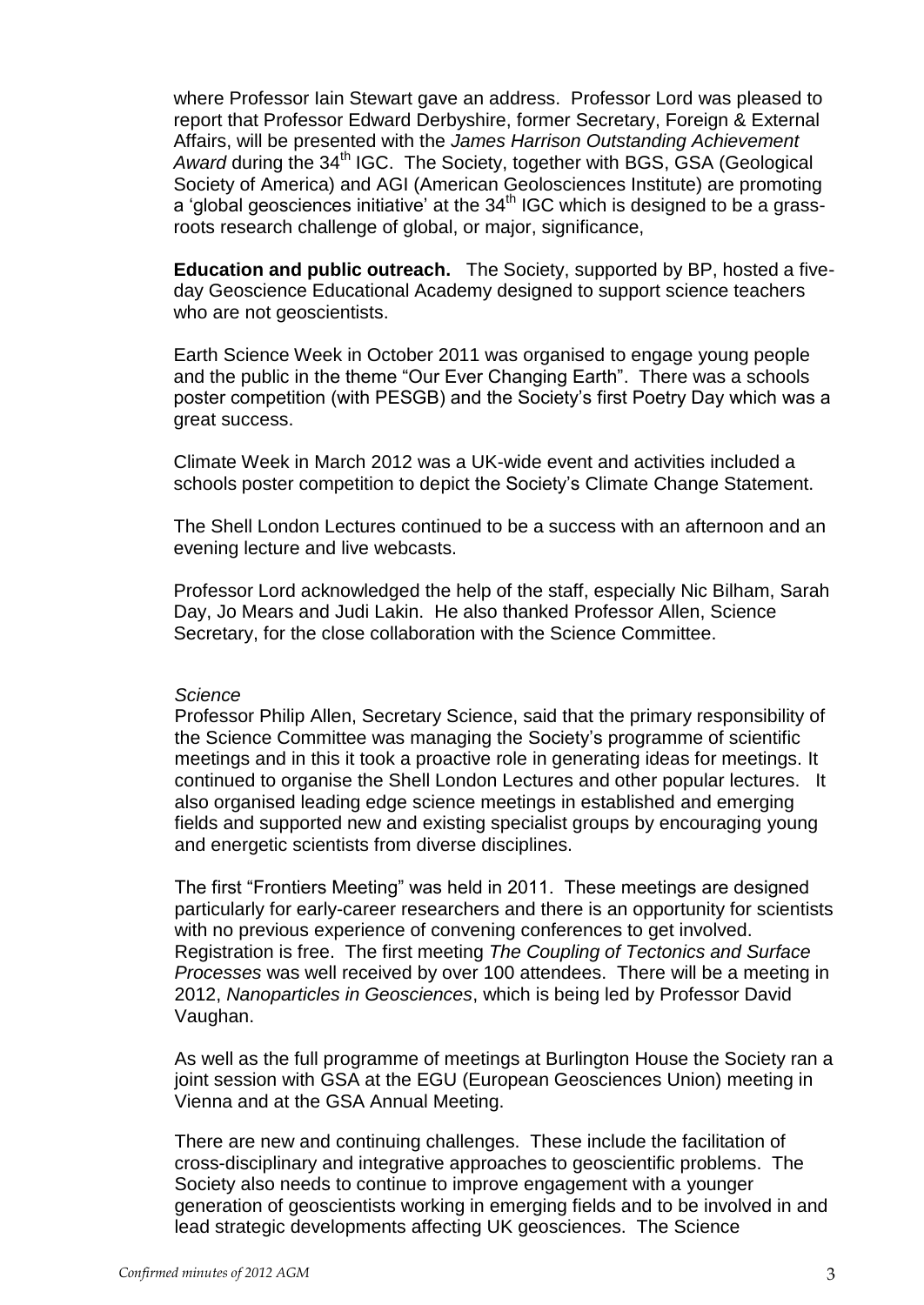Committee worked closely with the External Relations Committee with Professor Alan Lord, chair of the latter, attending many Science Committee meetings. This joint working must continue to deliver the science-led communication strategy

Professor Allen said he had enjoyed his three, very busy years as Science Secretary. He thanked the members of the Science Committee. He also thanked the Conference Office manager, Secretary, Foreign & External Affairs, speakers and conveners, the Executive Secretary, the Head of Strategy & External Relations, the PA to the Executive Secretary and the Conference Office team. He wished Professor Jane Francis luck in her new role as Secretary, Science.

The President thanked Professor Allen for his tremendous contribution.

#### *Professional*

Mrs Tricia Henton, Secretary Professional Matters, said that it had been a good year building on the excellent work by her predecessor, Professor David Manning.

The Society has established a Geoscience Skills Forum to support the needs of academia, industry and individual professional geoscientists. The initial priority is to gather reliable data working with partners from academia and various industry sectors. Armed with this evidence the Society will be better placed to argue the case for geosciences to policy-makers and funders, to identify matters requiring particular attention, to provide students with careers advice and to ensure that degree accreditation serves employers' needs; and to support university departments in delivering relevant employability data to students.

The new validation process for Chartership is now well established with the number of Chartered Geologists growing steadily. The Society's involvement at each stage of the development of skills means that the Professional Committee is well placed to identify and respond to the needs of 'users' of geosciences skills and to act as an interface with universities as primary 'suppliers'. The accreditation scheme is being developed further with five postgraduate degree programme accredited, including Hong Kong and Saudi Arabia, and those Fellows who help with Chartership and Accreditation were thanked.

The Society has recently introduced company training schemes. The Register of Ground Engineering Professionals is now established. Establishing the equivalence of professional qualifications across national boundaries is important. The Society has agreed with the American Association of Petroleum Geologists and the Institute of Geologists of Ireland to recognise each other's professional titles and discussions continue with the American Institute of Professional Geologists and Geoscience Canada with a view to concluding similar arrangements.

The uptake of chartership needs to be broadened across the sectors particularly academe and the oil and gas industry.

Mrs Henton thanked all the people who gave their time so enthusiastically on a voluntary basis, the staff in the Fellowship Office, the Executive Secretary, the Head of Strategy and External Relations, who is working on the Geoscience Skills Forum, and the PA to the Executive Secretary.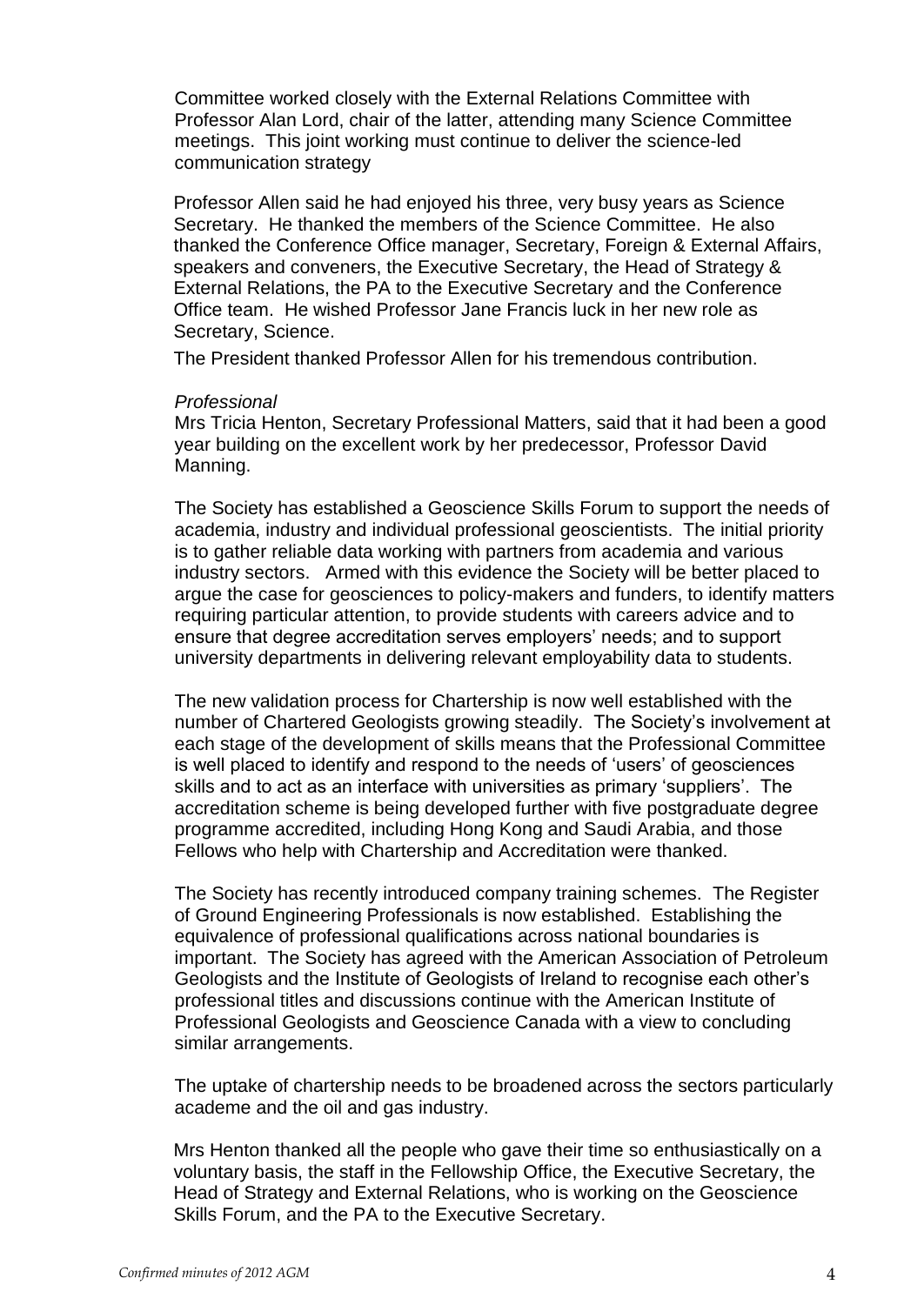#### *Publications*

Dr Jonathan Turner, Secretary Publications, said that the method of delivering published material is changing rapidly. There is a decline in demand for hard copies and publishers are looking to develop new services for consumers and authors. There is a blurring of the role of libraries and publishing houses. The Society's response to this was to merge the management of the Society's Library and Publishing House which has been brought together under Neal Marriott, in the new role of Director of Publishing, Library and Information Services.

An early priority is to continue with the implementation of the 2010 Library Review, chaired by Professor Styles, which recognised that the Library is a prime resource of the Society in monetary as well as scholarship value. An example of this new initiative is that the Society will implement the scanning of its map collection, starting with the East African Rift Valley. This will be a major project for 2012 which will serve several purposes, not least of which is to preserve for future generations a world-class resource that remains vulnerable while in paper form only. It will also enable wider use of the collection by providing digital access online; and where maps are of commercial interest to generate additional income to support library development.

2011 was another successful one at the Publishing House. Alongside journals, 21 new book titles contributed to a surplus from publishing of £539k. Recent books included significant Memoirs, *Neoproterozoic Glaciations* and *Arctic Petroleum Geology*.

Fellows can now access 80 online journals offside through the Library, a service for which more than 1100 are registered.

A series of new initiatives were rolled out to increase the attraction of Special Publications to editors and authors. One of these initiatives was that the Society is included in the Thomson-Reuters Web of Science Book Citation Index. Another was an innovative partnership with Elsevier with the launch of the Lyell Collection module on their *Geofacets* web-based geographic search tool. Early uptake has been encouraging with higher than expected royalties for the Society and the potential to increase pay-per-view income from the Lyell Collection significantly.

Dr Turner thanked the Director of Publishing, Library and Information Services and colleagues at the Publishing House, the editors and reviewers and the readers and contributors for excellent material.

### **REPORT OF THE TREASURER**

Dr Adam Law, Treasurer, reported on a good year with the achievement of a financial surplus of £371k which has enabled more investment in educational outreach and into the Society's reserves. The bulk of this was generated by the outstanding performance of the Publishing House where a surplus of just over £539 was achieved, significantly greater than the budget target. He thanked the staff at the Publishing House.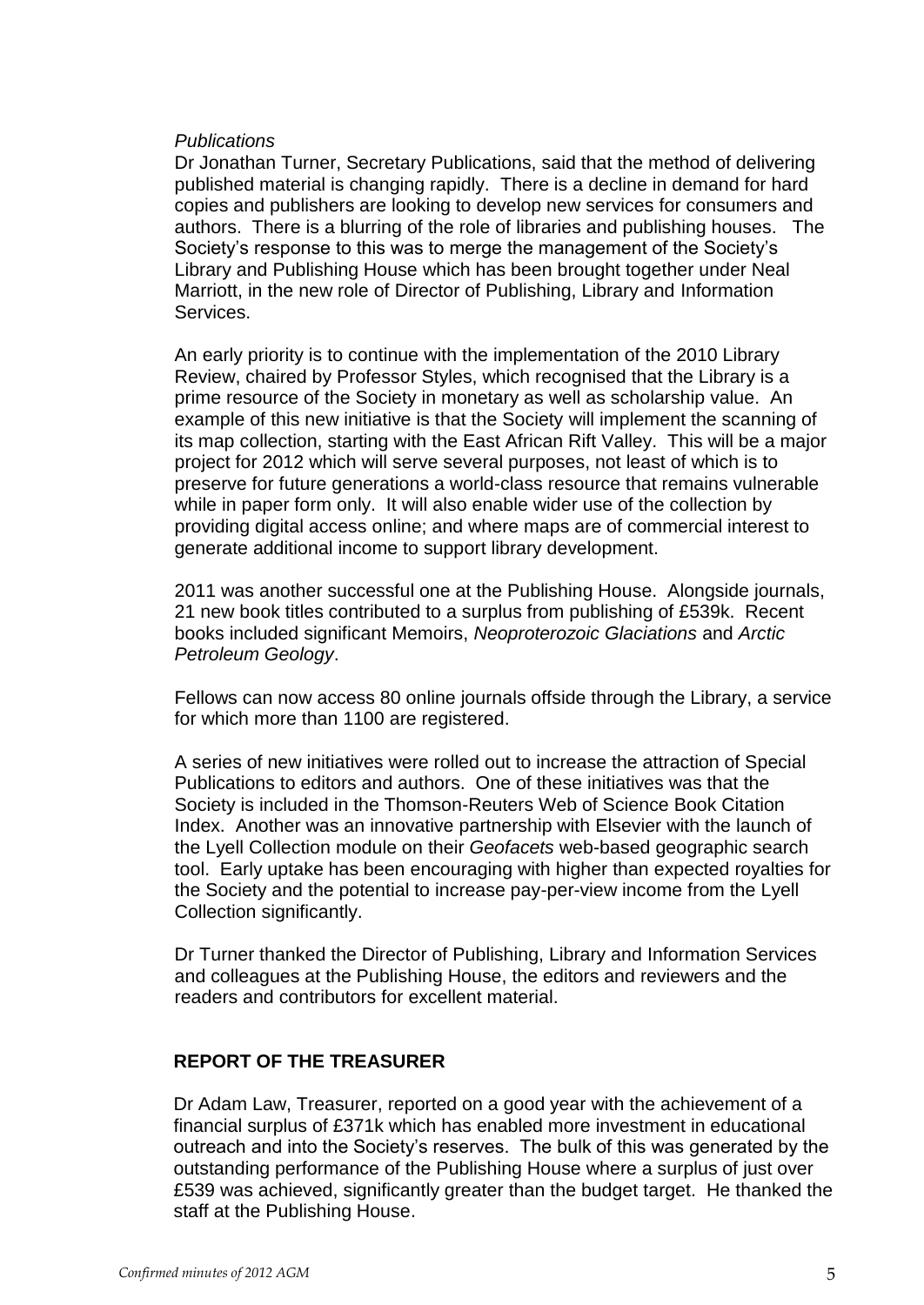The Society's investments performed better than budgeted by around £20k thanks to the wise recommendations of the Investment Committee. This success was in part due to an injection of £1m cash to the investment portfolio. Several meetings also performed beyond expectations particularly the Petroleum Group and the surplus generated was in excess of £20k.

The Fermor Fund was established 20 years ago and in celebration the Society will offer grants in 2012 of up to £25k to assist research in the subjects specified by Lady Fermor including ore genesis, planetary geology and Precambrian research.

Dr Law thanked his predecessor, Professor Fleet, for his diligence and attention over his term as Treasurer which had left the Society's finances in such a healthy state. He also thanked the staff who produce the financial information.

## **6. COMMENTS FROM FELLOWS**

Dr Alexander Smith commented on the President's address and his call for the Society to speak with a unified voice. It must always be possible for the maverick with unorthodox views to be heard, for example the controversial article in *Geoscientist* about raindrop pits in Precambrian sediments, and he was concerned that there could be a danger of imposing orthodoxy more widely in scientific matters. The President replied that there was no question of this and that there would always be the opportunity for full scientific debate at the Society with opposing views. His comments were aimed at statements released by the Society where facts were established beyond reasonable doubt, for example the Climate Change statement.

Alan Lord said that, very importantly, the Editor of *Geoscientist* operates independently from the Officers and Council.

## **7. ACCEPTANCE OF THE ANNUAL REPORT AND ACCOUNTS FOR 2011 AND APPROVAL OF THE BUDGET FOR 2012**

Sir Mark Moody-Stuart proposed acceptance of the accounts for 2011 and the budget for 2012. Professor John Mather seconded the motion, which was passed *nem con.*

## **8. FELLOWSHIP SUBSCRIPTIONS FOR 2013**

Following the principles agreed in previous years, Council reviewed the latest estimates of the total costs of Fellowship, and the most recent measures of inflation. These considerations inform rather than dictate the overall percentage increase in fees.

It was recommended that the fees for 2013 be increased by an overall average figure of 3.7%, an amount which is identical to the relevant annual rate of inflation as measured by RPI. This was considered the best compromise between keeping pace with above-inflation increase in Fellowship costs, and ensuring that the proposed increase is affordable and justifiable to Fellows.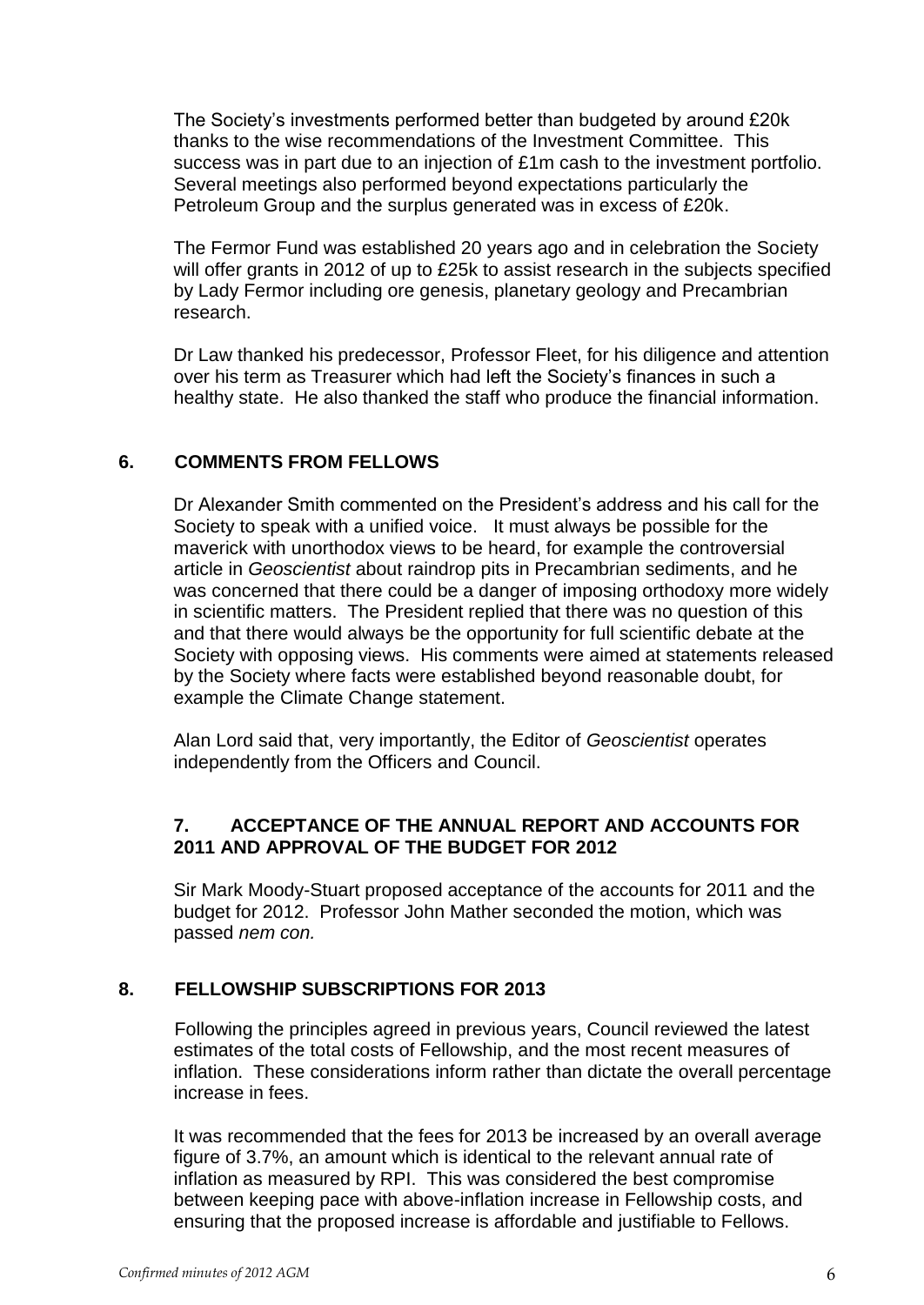There is a significant reduction in the rates for postgraduate students in light of the wish to recruit more of this group and the feedback about affordability from the Careers Day focus group. The '21 and under rate' has been merged with the '22 – 27' rate. This reflects the fact that this group can be expected to be in employment (and, if not, they should be able to claim a cheaper rate), and that any discount is better applied to those who are not earning a salary.

It was recommended to reduce the Concessions rate from £92.50 to £68.00, to bring it in line with the '27 and under' rate. The rate for full-time MSc students is reduced from £37.00 to £27.50 and that for full-time PhD students from £51.50 to £40.00.

An addition to Fellowship benefits is the Athens service. This provides electronic access to 86 journals to which our library holds a subscription and has been made a permanent core entitlement for all Fellows"

The following subscriptions for 2013 were agreed *nem con.*:

|                                   | 2013   |
|-----------------------------------|--------|
|                                   | £      |
| Junior Candidate Fellows          | 10.00  |
| <b>Candidate Fellows</b>          | 15.00  |
| One-off payment for undergraduate | 40.00  |
| course                            |        |
| 27 and under                      | 68.00  |
| 28-33                             | 125.50 |
| 34-59                             | 191.00 |
| 34-59 (Overseas)                  | 146.50 |
| 60-69                             | 96.00  |
| $70+$                             | 66.00  |
| Concessions                       | 68.00  |
| Full time postgraduate MSc        | 27.50  |
| Full time postgraduate PhD        | 40.00  |
| Joint Fellow supplement           | 56.00  |
| <b>CGeol supplement</b>           | 29.50  |
|                                   |        |

Professor Styles welcomed the reductions in MSc and PhD subscriptions.

### **9. DEATHS**

Fellows received a list read by the President of those Honorary Fellows and Fellows whose deaths had been reported since the last Annual General Meeting.

## **10. REPORT OF SCRUTINEERS ON THE BALLOT FOR COUNCIL**

The President called upon the Scrutineers to read their report on the ballot for Council. Twenty-five votes were cast with no abstentions or spoilt papers. The following Fellows were duly elected to Council: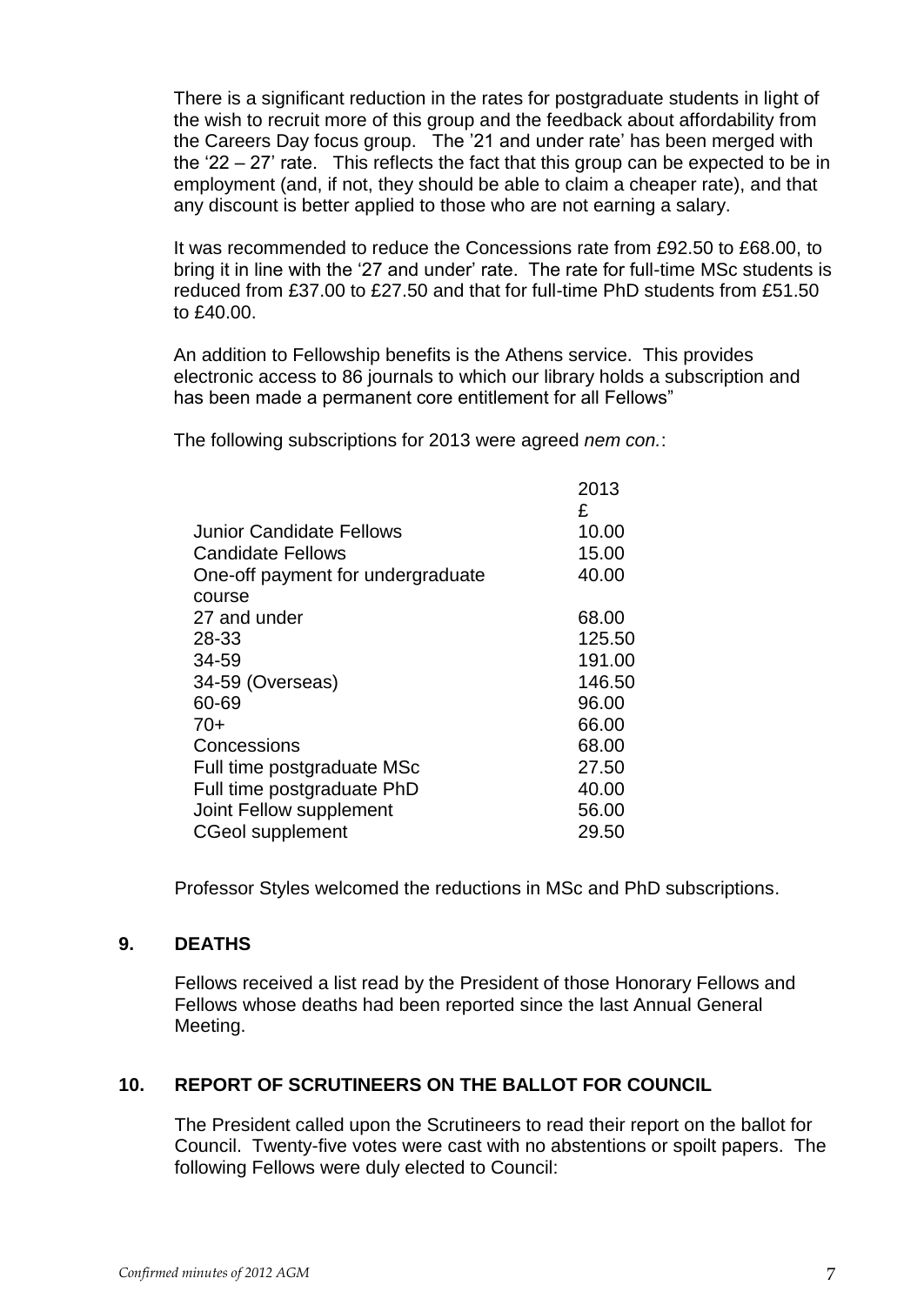Mrs N K Ala, Mr M G Armitage, Miss S Brough, Professor R Butler, Professor N A Chapman, Mr D J Cragg, Professor J E Francis, Professor A J Fraser, Dr S A Gibson, Mrs M P Henton, Dr R A Hughes, Mr D A Jones, Dr A Law, Professor R J Lisle, Professor A R Lord, Mr P Maliphant, Dr B R Marker OBE, Professor S Marriott, Dr G Nichols, Mr D T Shilston, Dr C P Summerhayes, Professor J H Tellam and Dr J P Turner

The ballot for Officers then took place.

## **11. APPOINTMENT OF AUDITORS**

BDO Stoy Hayward was re-appointed as the Society's auditors for the coming year.

## **12. REPORT OF SCRUTINEERS ON THE BALLOT FOR OFFICERS**

The President called upon the Scrutineers to read their report on the ballot for Officers. Twenty-nine votes were cast, with no abstentions or spoilt papers. The following were duly elected:

| President                             | Mr D T Shilston             |
|---------------------------------------|-----------------------------|
| <b>Vice Presidents</b>                | Mr P Maliphant              |
|                                       | <b>Professor S Marriott</b> |
|                                       | Dr C P Summerhayes          |
| <b>Treasurer</b>                      | Dr A Law                    |
| Secretary, Foreign & External Affairs | Professor A R Lord          |
| <b>Secretaries</b>                    | Professor J E Francis       |
|                                       | Mrs M P Henton              |
|                                       | Dr J P Turner               |

### **13. ANY OTHER BUSINESS**

There was no other business.

### **14. DATE OF NEXT ANNUAL GENERAL MEETING**

A provisional date for the next Annual General Meeting of 5 June 2013 was agreed.

### **15. VOTE OF THANKS**

Dr Lovell was pleased to welcome Mr David Shilston as the first 'Engineering Geologist' President. He commended the system whereby the President designate serves on Council for a year before taking office. He also welcomed the new members of Council and thanked the continuing members of Council.

He thanked the Officers for the enormous amount of work they do.